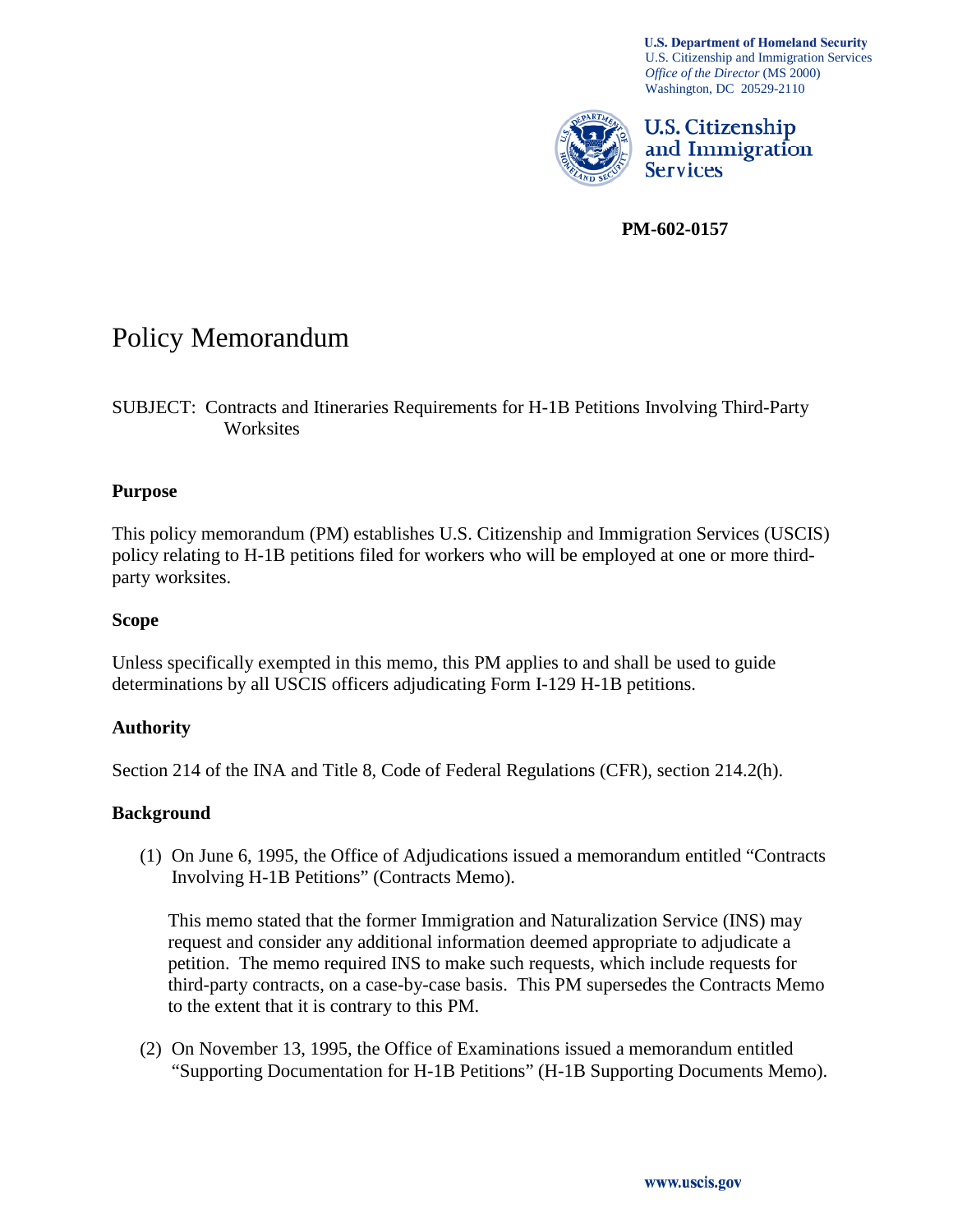This memo stated that "[t]he submission of … contracts [between the employer and the alien worksite] should not be a normal requirement for the approval of an H-1B petition filed by an employment contractor. Requests for contracts should be made only in those cases where the officer can articulate a specific need for such documentation. The mere fact that a petitioner is an employment contractor is not a reason to request such contracts." It appears that this memo has been interpreted as generally excusing the H-1B petitioner from having to submit third-party contracts despite the director's specific regulatory authorization to require any such evidence that he or she believes is necessary for adjudicating the petition. *See* 8 CFR 214.2(h)(9)(i). This PM supersedes the H-1B Supporting Documents Memo to the extent that it is contrary to this PM.

(3) On December 29, 1995, the Office of Adjudications issued a memorandum entitled "Interpretation Of The Term 'Itinerary' Found in 8 CFR 214.2(h)(2)(i)(B) As It Relates To The H-1B Nonimmigrant Classification" (Itinerary Memo).

This memo stated that, in the case of an H-1B petition filed by an employment contractor, INS could accept a general statement of the alien's proposed or possible employment, since the regulation does not require that the employer provide the *exact* dates and places of employment. Because the Itinerary Memo allows general statements in certain instances instead of exact dates and places of employment, some adjudicators and the public may have incorrectly interpreted the policy as excusing the petitioner from having to submit an itinerary when required under  $8$  CFR 214.2(h)(2)(i)(B). USCIS now rescinds the Itinerary Memo and this PM will supersede any guidance from that memo.

(4) On January 8, 2010, USCIS issued a memorandum entitled "Determining the Employer-Employee Relationship for Adjudication of H-1B Petitions, Including Third-Party Site Placements" (Employer-Employee Memo).

The Employer-Employee Memo provides guidance on the requirement that a petitioner establish that an employer-employee relationship exists and will continue to exist with the beneficiary throughout the duration of the requested H-1B validity period. When a beneficiary is placed into another employer's business, the petitioner must establish that it continues to maintain an employer-employee relationship with the beneficiary. USCIS looks at a number of factors to determine whether a valid relationship exists, including whether the petitioner controls when, where, and how the beneficiary performs the job. Finally, the Employer-Employee Memo clarifies that the petitioner must submit an itinerary in compliance with current regulation at  $8$  CFR 214.2(h)(2)(i)(B), if the beneficiary will be performing services in more than one location. *See also Matter of Simeio Solutions, LLC*, 26 I&N Dec. 542, 548 n.9 (AAO 2015).

This PM is intended to be read together with the Employer-Employee Memo and as a complement to that policy.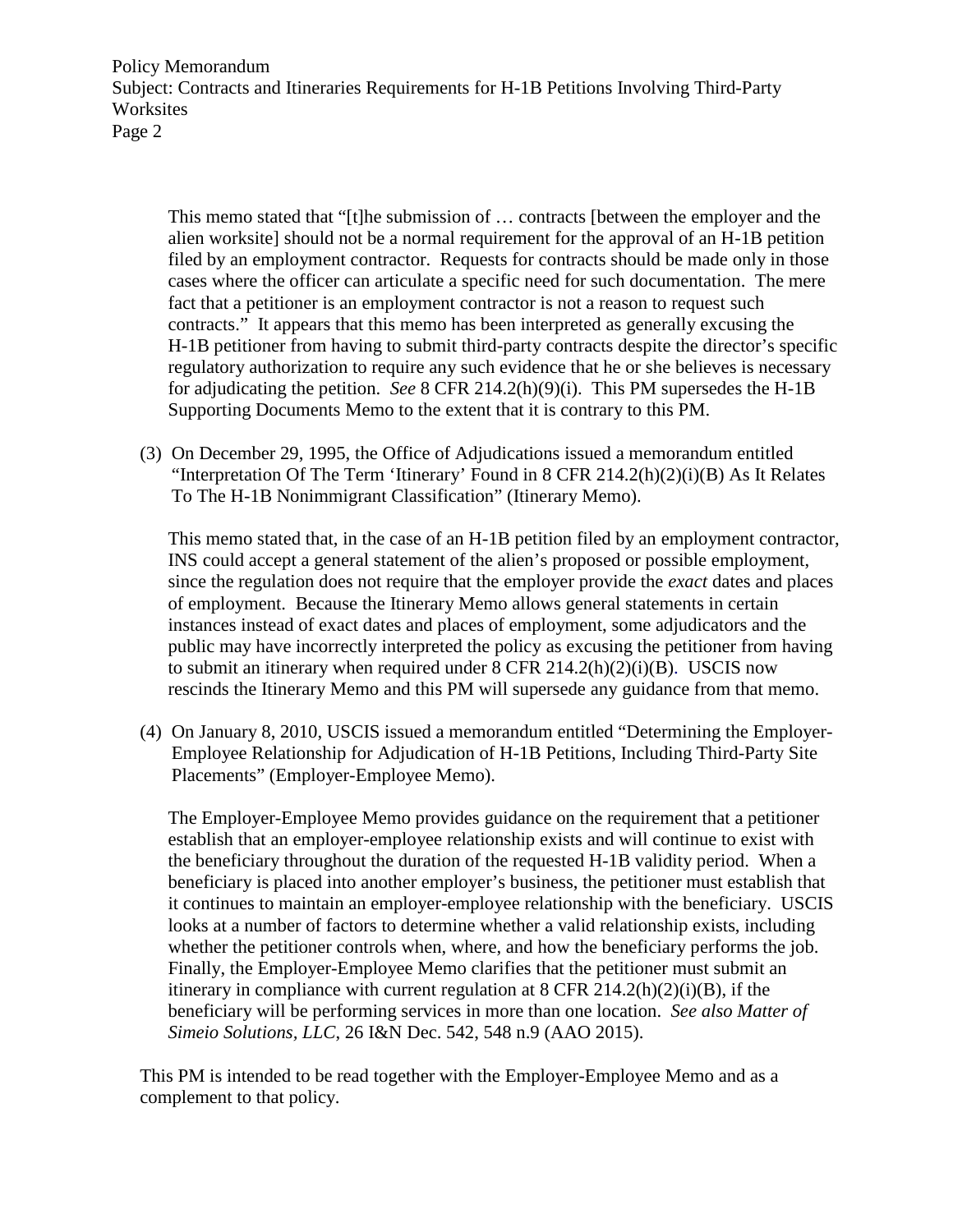## **USCIS' Mission to Protect the Interests of U.S. Workers**

USCIS administers the nation's lawful immigration system, safeguarding its integrity and promise by efficiently and fairly adjudicating requests for immigration benefits while protecting Americans, securing the homeland, and honoring our values. Employment-based petitioners who circumvent the worker protections outlined in the nation's immigration laws not only injure U.S. workers (e.g., their wages and job opportunities), but also the foreign workers for whom they are petitioning.

## **Policy**

USCIS has broad statutory and regulatory authority to maintain the integrity of the H-1B program. To establish eligibility for an H-1B petition involving a third-party worksite, the petitioner must establish by a preponderance of the evidence that, among other things:

- The beneficiary will be employed in a specialty occupation. This means that the petitioner has specific and non-speculative qualifying assignments in a specialty occupation for the beneficiary for the entire time requested in the petition; and
- The employer will maintain an employer-employee relationship with the beneficiary for the duration of the requested validity period.<sup>[1](#page-2-0)</sup>

USCIS acknowledges that third-party arrangements may be a legitimate and frequently used business model. These arrangements typically involve a third-party end-client who solicits service providers to deliver a product or fill a position at their worksite. In some cases, the H-1B petitioner may place the beneficiary directly with the client, establishing a *petitioner-client*  relationship. In other cases, one or more subcontractors, commonly referred to as vendors, may serve as intermediaries between the end-client and the H-1B petitioner.<sup>[2](#page-2-1)</sup> Ultimately, through a series of legal agreements, the petitioner will provide the H-1B worker to the end-client through a *petitioner-vendor(s)-client* relationship. Scenarios involving a third-party worksite generally make it more difficult to assess whether the petitioner has established that the beneficiary will actually be employed in a specialty occupation or that the requisite employer-employee relationship will exist. The difficulty of this assessment is increased in situations where there are

<span id="page-2-0"></span> $<sup>1</sup>$  To determine whether an employer-employee relationship exists, adjudicators should see the Employer-Employee</sup> Memo, published on January 8, 2010, for guidance.

<span id="page-2-1"></span><sup>&</sup>lt;sup>2</sup> The "vendor" concept is frequently referenced in H-1B petitions that involve the information technology (IT) industry. While the terms are not precisely defined, petitions commonly refer to "primary vendors," who have an established or preferred relationship with a client, or "implementing vendors," who bid on an IT project with a client and then implement the contract using their own staff. Primary or implementing vendors may turn to secondary vendors to fill staffing needs on individual projects. *See, e.g*., *Acclaim Systems, Inc. v. Infosys*, No. Civ.A. 13-7336, 2016 WL 974136 at \*2 (E.D. Pa. Mar. 11, 2016). As a result, the ultimate client project may be staffed by a team of H-1B beneficiaries who were petitioned for by different, unrelated employers.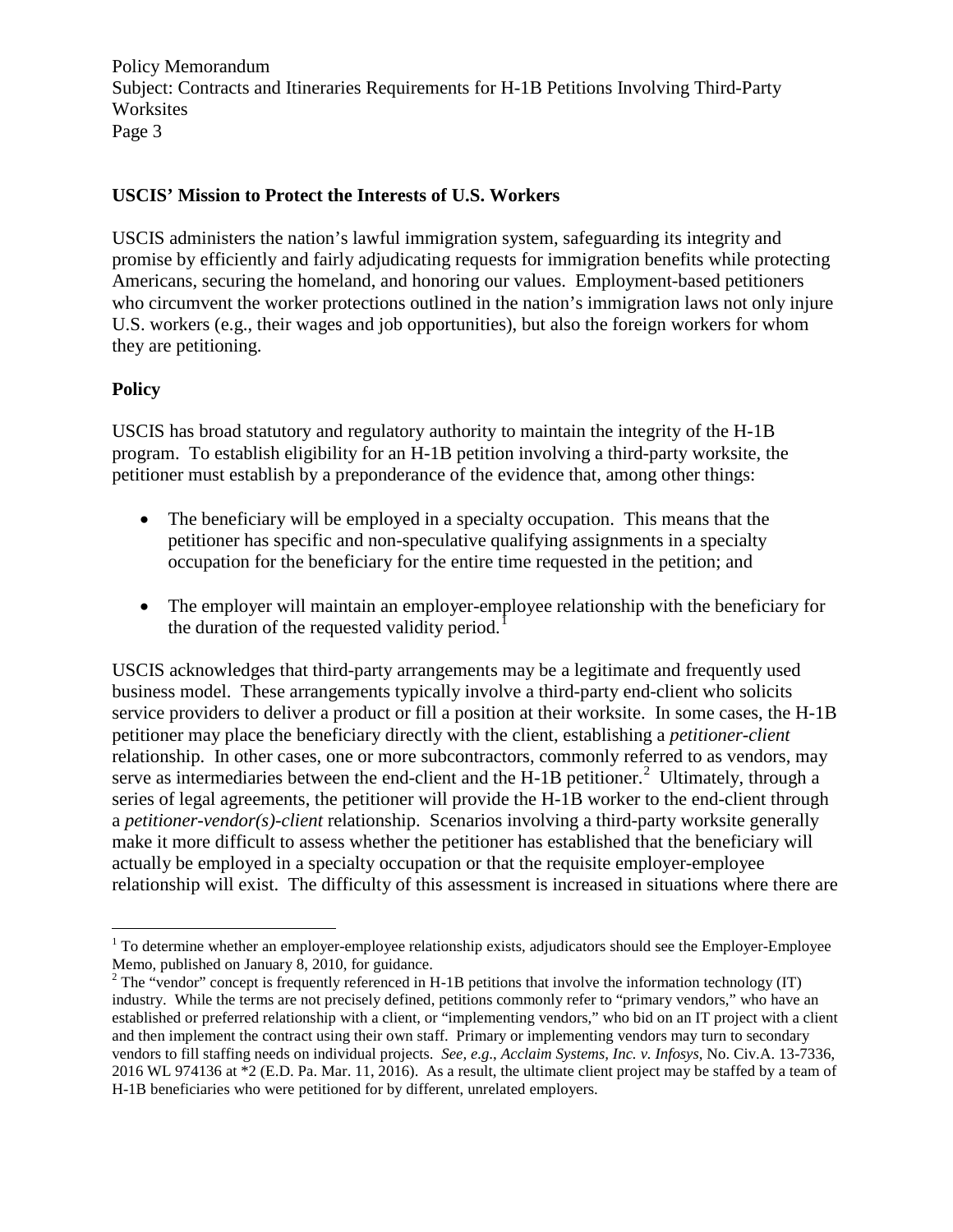one or more intermediary vendors and where the relationship between the petitioner and the endclient is more attenuated than a direct *petitioner-client* relationship.

Based on the agency's experience in administering the H-1B program, USCIS recognizes that significant employer violations—such as paying less than the required wage, benching employees (not paying workers the required wage while they wait for projects or work) and having employees perform non-specialty occupation jobs—may be more likely to occur when petitioners place employees at third-party worksites. Therefore, in order to protect the wages and working conditions of both U.S. and H-1B nonimmigrant workers and prevent fraud or abuse, USCIS policy should ensure that officers properly interpret and apply the statutory and regulatory requirements that apply to H-1B petitions involving third-party worksites.

Consistent with these overarching goals, this policy memorandum provides clarifying guidance regarding the contracts and itineraries that petitioners submit in third-party worksite cases:

# *Contracts as evidence to demonstrate the beneficiary will be employed in a specialty occupation.*

When a beneficiary will be placed at one or more third-party worksites, the petitioner must demonstrate that it has specific and non-speculative qualifying assignments in a specialty occupation for the beneficiary for the entire time requested on the petition. The petitioner will need to show that:

- The petitioner has a specific work assignment in place for the beneficiary;
- The petition is properly supported by a Labor Condition Application (LCA) that corresponds to such work; and
- The actual work to be performed by the H-1B beneficiary will be in a specialty occupation based on the work requirements imposed by the end-client who uses the beneficiary's services. *See Defensor v. Meissner*, 201 F.3d 384, 387 (5th Cir. 2000).

USCIS notes that H-1B petitions do not establish a worker's eligibility for H-1B classification if they are based on speculative employment or do not establish the actual work the H-1B beneficiary will perform at the third-party worksite. Petitioners who regularly place their workers at third-party worksites often submit uncorroborated statements describing the role the H-1B beneficiary will perform at the third-party worksite. Such statements by the petitioner, without additional corroborating evidence, are often insufficient to establish by a preponderance of the evidence that the H-1B beneficiary will actually perform specialty occupation work.

For such third-party, off-site arrangements, additional corroborating evidence, such as contracts and work orders, may substantiate a petitioner's claim of actual work in a specialty occupation. In all instances, the petitioner's burden of proof is to establish that the H-1B beneficiary will be employed in a specialty occupation and that the petition is properly supported by an LCA that corresponds to the actual work the beneficiary will perform. If the petitioner does not submit corroborating evidence or otherwise demonstrate that there is a specific work assignment for the H-1B beneficiary, USCIS may deny the petition.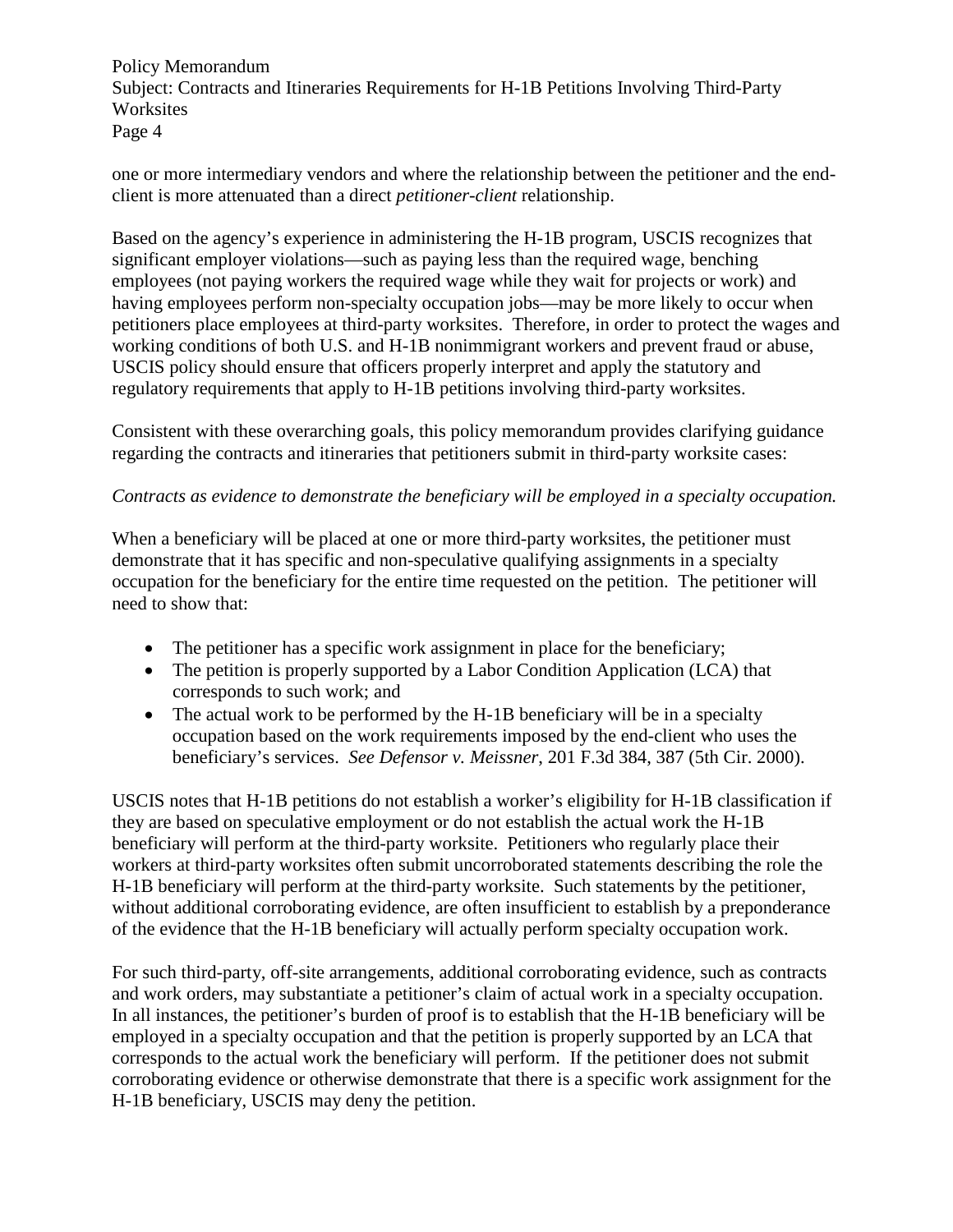In addition to contracts between the petitioner and its client for that worksite, the petitioner may be able to demonstrate that the beneficiary has actual work assignment(s) in a specialty occupation by providing a combination of the following or similar types of evidence.<sup>[3](#page-4-0)</sup>

- Evidence of actual work assignments, which may include technical documentation, milestone tables, marketing analysis, cost-benefit analysis, brochures, and funding documents.
- Copies of relevant, signed contractual agreements between the petitioner and all other companies involved in the beneficiary's placement, if the petitioner has not directly contracted with the third-party worksite.
- Copies of detailed statements of work or work orders signed by an authorized official of the ultimate end-client company where the work will actually be performed by the beneficiary. The statement should detail the specialized duties the beneficiary will perform, the qualifications that are required to perform the job duties, the duration of the job, and the hours to be worked.
- A letter signed by an authorized official of each ultimate end-client company where the beneficiary will actually work. The letter should provide information, such as a detailed description of the specialized duties the beneficiary will perform, the qualifications required to perform those duties, the duration of the job, salary or wages paid, hours worked, benefits, a detailed description of who will supervise the beneficiary and the beneficiary's duties, and any other related evidence.

# *Contracts as evidence to demonstrate the employer will maintain an employer-employee relationship with the beneficiary for the duration of the requested validity period.*

As indicated in the Employer-Employee Memo, the placement of the beneficiary/employee at a third-party worksite, which is common in some industries, generally makes it more difficult to assess whether the requisite employer-employee relationship exists and will continue to exist. As the relationship between the petitioner and beneficiary becomes more attenuated through intermediary contractors, vendors, or brokers, there is a greater need for the petitioner to specifically trace how it will maintain an employer-employee relationship with the beneficiary. Evaluating the chain of contracts and/or legal agreements between the petitioner and the ultimate third-party worksite may help USCIS to determine whether the requisite employer-employee relationship exists and/or will exist.

<span id="page-4-0"></span><sup>&</sup>lt;sup>3</sup> Submission of a combination of evidence, such as contractual agreements accompanied by detailed statements of work, provides a more comprehensive view of the work available. Contractual agreements that merely set forth the general obligations of the parties to the agreement, and that do not provide specific information pertaining to the actual work to be performed, may be insufficient to establish that the beneficiary will be employed in a specialty occupation.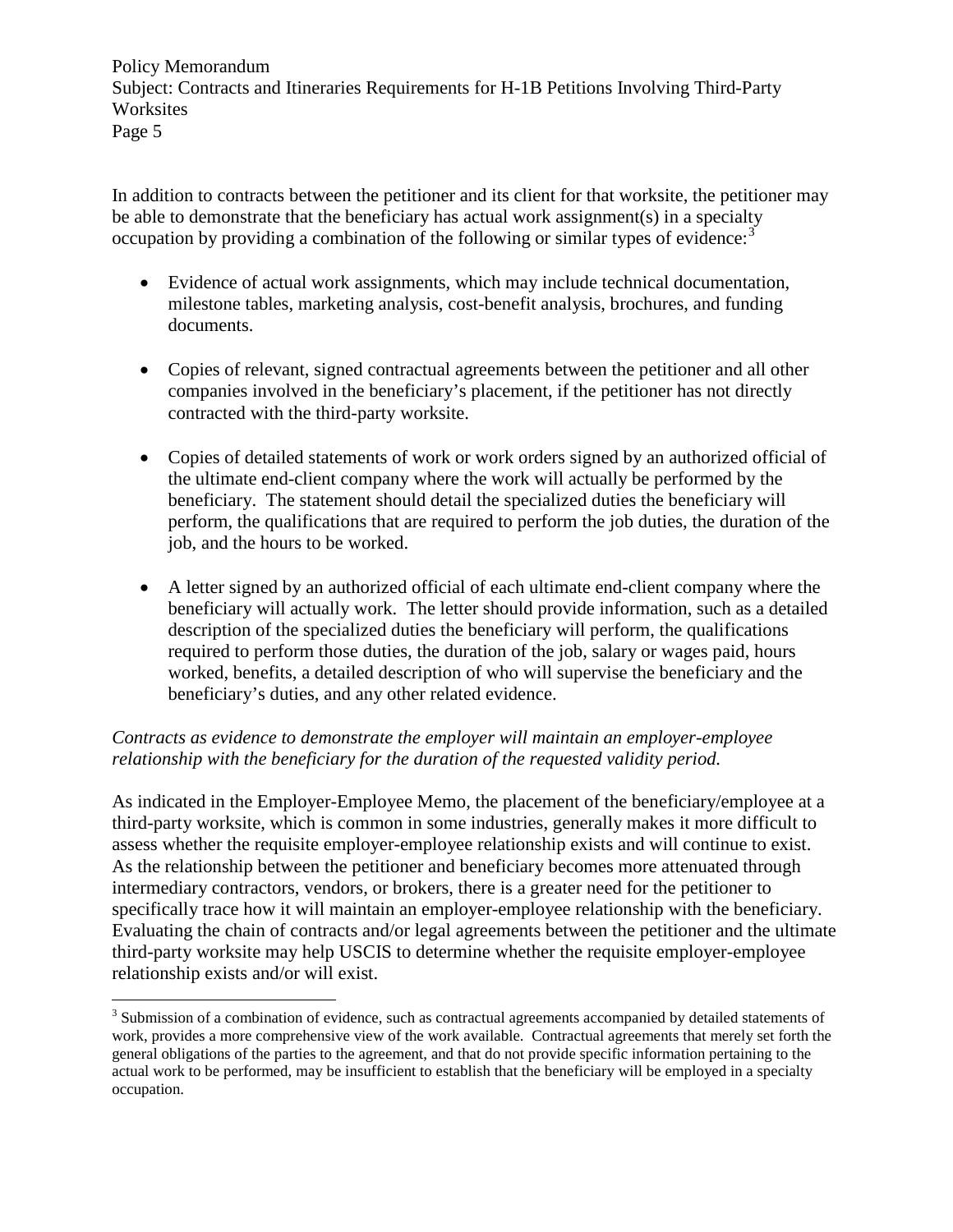#### *Itinerary as a regulatory requirement.*

Title 8 CFR  $214.2(h)(2)(i)(B)$  requires petitioners to file an itinerary with a petition that requires services to be performed in more than one location. The itinerary must include the dates and locations of the services to be provided. The prior Itinerary Memo's allowance of general statements, as opposed to exact dates and places of employment, seems to have been incorrectly interpreted by some adjudicators, and some members of the general public, as excusing the petitioner from having to submit an itinerary, as required by 8 CFR 214.2(h)(2)(i)(B).

There is no exemption from this regulatory requirement. An itinerary with the dates and locations of the services to be provided must be included in all petitions that require services to be performed in more than one location, such as multiple third-party worksites. The itinerary should detail when and where the beneficiary will be performing services. Adjudicators may deny the petition if the petitioner fails to provide an itinerary, either with the initial petition or in response to a Request for Evidence.<sup>[4](#page-5-0)</sup>

## *Itinerary as evidence to demonstrate the beneficiary will be employed in a specialty occupation*

As mentioned above, in instances when a beneficiary will be placed at one or more third-party worksites, the petitioner must demonstrate that it has specific and non-speculative qualifying assignments in a specialty occupation for the beneficiary for the entire time requested on the petition. Although the regulations only require that an itinerary contain the dates and locations of the services to be provided when the petition requires the beneficiary to work at multiple worksites, a more detailed itinerary can help to demonstrate that the petitioner has nonspeculative employment, even when the beneficiary will only be working at one third-party worksite. For instance, it could help USCIS determine whether there are specific and nonspeculative qualifying assignments if the petitioner submits a complete itinerary of services or engagements that specifies:

- The dates of each service or engagement;
- The names and addresses of the ultimate employer(s);
- The names, addresses (including floor, suite, and office) and telephone numbers of the locations where the services will be performed for the period of time requested; and
- Corroborating evidence for all of the above.

<span id="page-5-0"></span><sup>&</sup>lt;sup>4</sup> When requested evidence may contain trade secrets, for example, the petitioner could choose to redact or sanitize the relevant sections to provide an itinerary or document that is still sufficiently detailed and comprehensive, yet does not reveal sensitive commercial information. However, it is critical that the redacted document contain all information necessary for USCIS to adjudicate the petition. Although a petitioner may always refuse to submit confidential commercial information if it is deemed too sensitive, the petitioner must also satisfy the burden of proof and runs the risk of a denial. *Cf. Matter of Marques*, 16 I&N Dec. 314, 316 (BIA 1977).